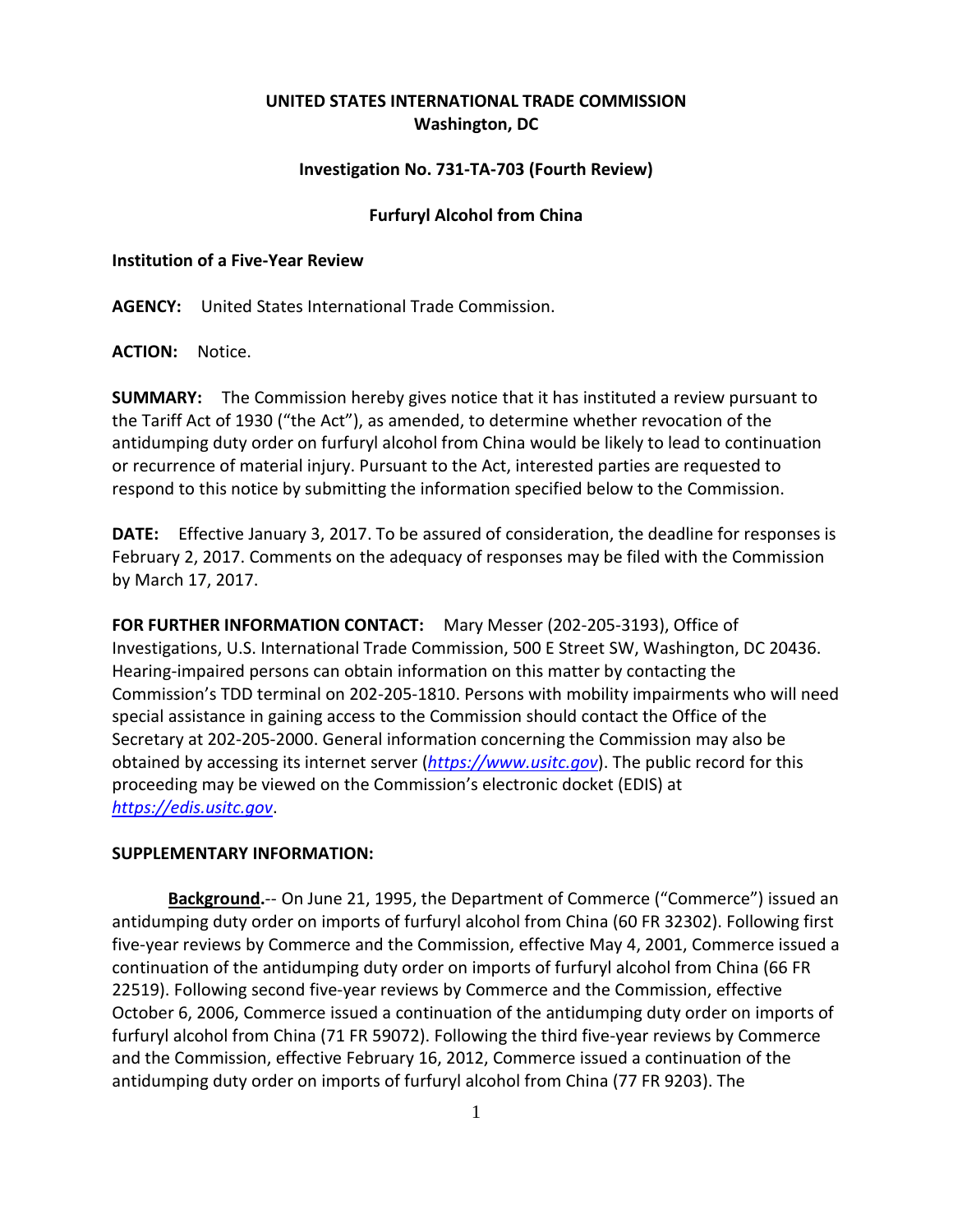Commission is now conducting a fourth review pursuant to section  $751(c)$  of the Act, as amended (19 USC 1675(c)), to determine whether revocation of the order would be likely to lead to continuation or recurrence of material injury to the domestic industry within a reasonably foreseeable time. Provisions concerning the conduct of this proceeding may be found in the Commission's Rules of Practice and Procedure at 19 CFR parts 201, subparts A and B and 19 CFR part 207, subparts A and F. The Commission will assess the adequacy of interested party responses to this notice of institution to determine whether to conduct a full review or an expedited review. The Commission's determination in any expedited review will be based on the facts available, which may include information provided in response to this notice.

**Definitions.**--The following definitions apply to this review:

- (1) *Subject Merchandise* is the class or kind of merchandise that is within the scope of the five-year review, as defined by the Department of Commerce.
- (2) The *Subject Country* in this review is China.
- (3) The *Domestic Like Product* is the domestically produced product or products which are like, or in the absence of like, most similar in characteristics and uses with, the *Subject Merchandise*. In its original determination, its full first five-year review determination, and its expedited second and third five-year review determinations, the Commission defined the *Domestic Like Product* as furfuryl alcohol, coextensive with Commerce's scope.
- (4) The *Domestic Industry* is the U.S. producers as a whole of the *Domestic Like Product*, or those producers whose collective output of the *Domestic Like Product* constitutes a major proportion of the total domestic production of the product. In its original determination, the Commission defined the *Domestic Industry* as QO Chemicals, generally known as Great Lakes, an integrated producer of furfuryl alcohol. In its full first five-year review determination, the Commission defined the *Domestic Industry* as all producers of furfuryl alcohol, namely, Penn Chemicals, Ferro Industries, and Great Lakes. In its expedited second and third review determinations, the Commission defined a single *Domestic Industry* consisting of the sole domestic producer of furfuryl alcohol, Penn Chemicals (including its successor firm, Penn A Kem LLC).
- (5) An *Importer* is any person or firm engaged, either directly or through a parent company or subsidiary, in importing the *Subject Merchandise* into the United States from a foreign manufacturer or through its selling agent.

**Participation in the proceeding and public service list.**--Persons, including industrial users of the *Subject Merchandise* and, if the merchandise is sold at the retail level, representative consumer organizations, wishing to participate in the proceeding as parties must file an entry of appearance with the Secretary to the Commission, as provided in section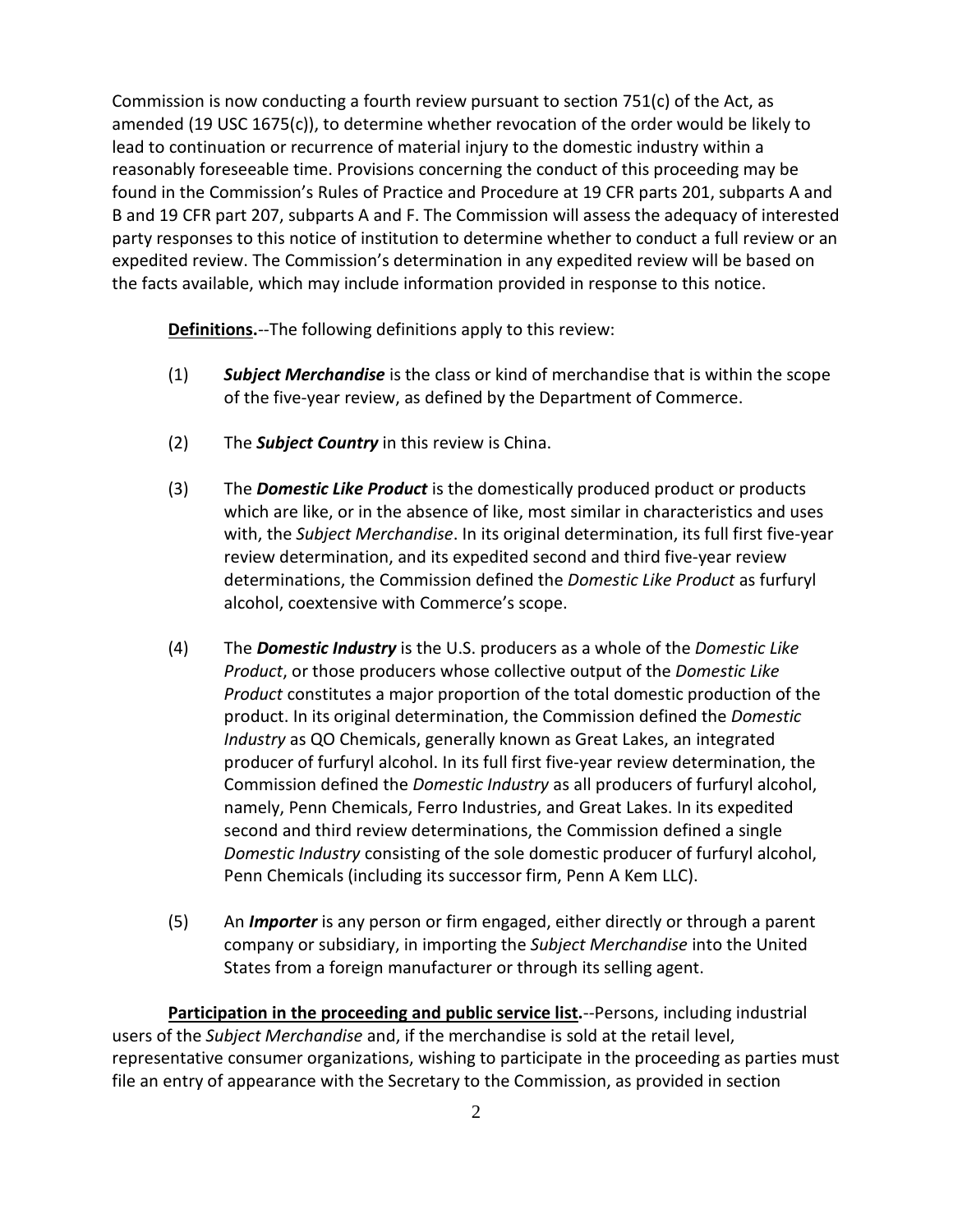201.11(b)(4) of the Commission's rules, no later than 21 days after publication of this notice in the *Federal Register*. The Secretary will maintain a public service list containing the names and addresses of all persons, or their representatives, who are parties to the proceeding.

Former Commission employees who are seeking to appear in Commission five-year reviews are advised that they may appear in a review even if they participated personally and substantially in the corresponding underlying original investigation or an earlier review of the same underlying investigation. The Commission's designated agency ethics official has advised that a five-year review is not the same particular matter as the underlying original investigation, and a five-year review is not the same particular matter as an earlier review of the same underlying investigation for purposes of 18 U.S.C. 207, the post employment statute for Federal employees, and Commission rule 201.15(b) (19 CFR 201.15(b)), 79 FR 3246 (Jan. 17, 2014), 73 FR 24609 (May 5, 2008). Consequently, former employees are not required to seek Commission approval to appear in a review under Commission rule 19 CFR 201.15, even if the corresponding underlying original investigation or an earlier review of the same underlying investigation was pending when they were Commission employees. For further ethics advice on this matter, contact Carol McCue Verratti, Deputy Agency Ethics Official, at 202-205-3088.

**Limited disclosure of business proprietary information (BPI) under an administrative protective order (APO) and APO service list.**--Pursuant to section 207.7(a) of the Commission's rules, the Secretary will make BPI submitted in this proceeding available to authorized applicants under the APO issued in the proceeding, provided that the application is made no later than 21 days after publication of this notice in the *Federal Register*. Authorized applicants must represent interested parties, as defined in 19 U.S.C. 1677(9), who are parties to the proceeding. A separate service list will be maintained by the Secretary for those parties authorized to receive BPI under the APO.

**Certification.**--Pursuant to section 207.3 of the Commission's rules, any person submitting information to the Commission in connection with this proceeding must certify that the information is accurate and complete to the best of the submitter's knowledge. In making the certification, the submitter will acknowledge that information submitted in response to this request for information and throughout this proceeding or other proceeding may be disclosed to and used: (i) by the Commission, its employees and Offices, and contract personnel (a) for developing or maintaining the records of this or a related proceeding, or (b) in internal investigations, audits, reviews, and evaluations relating to the programs, personnel, and operations of the Commission including under 5 U.S.C. Appendix 3; or (ii) by U.S. government employees and contract personnel, solely for cybersecurity purposes. All contract personnel will sign appropriate nondisclosure agreements.

**Written submissions.**--Pursuant to section 207.61 of the Commission's rules, each interested party response to this notice must provide the information specified below. The deadline for filing such responses is February 2, 2017. Pursuant to section 207.62(b) of the Commission's rules, eligible parties (as specified in Commission rule 207.62(b)(1)) may also file comments concerning the adequacy of responses to the notice of institution and whether the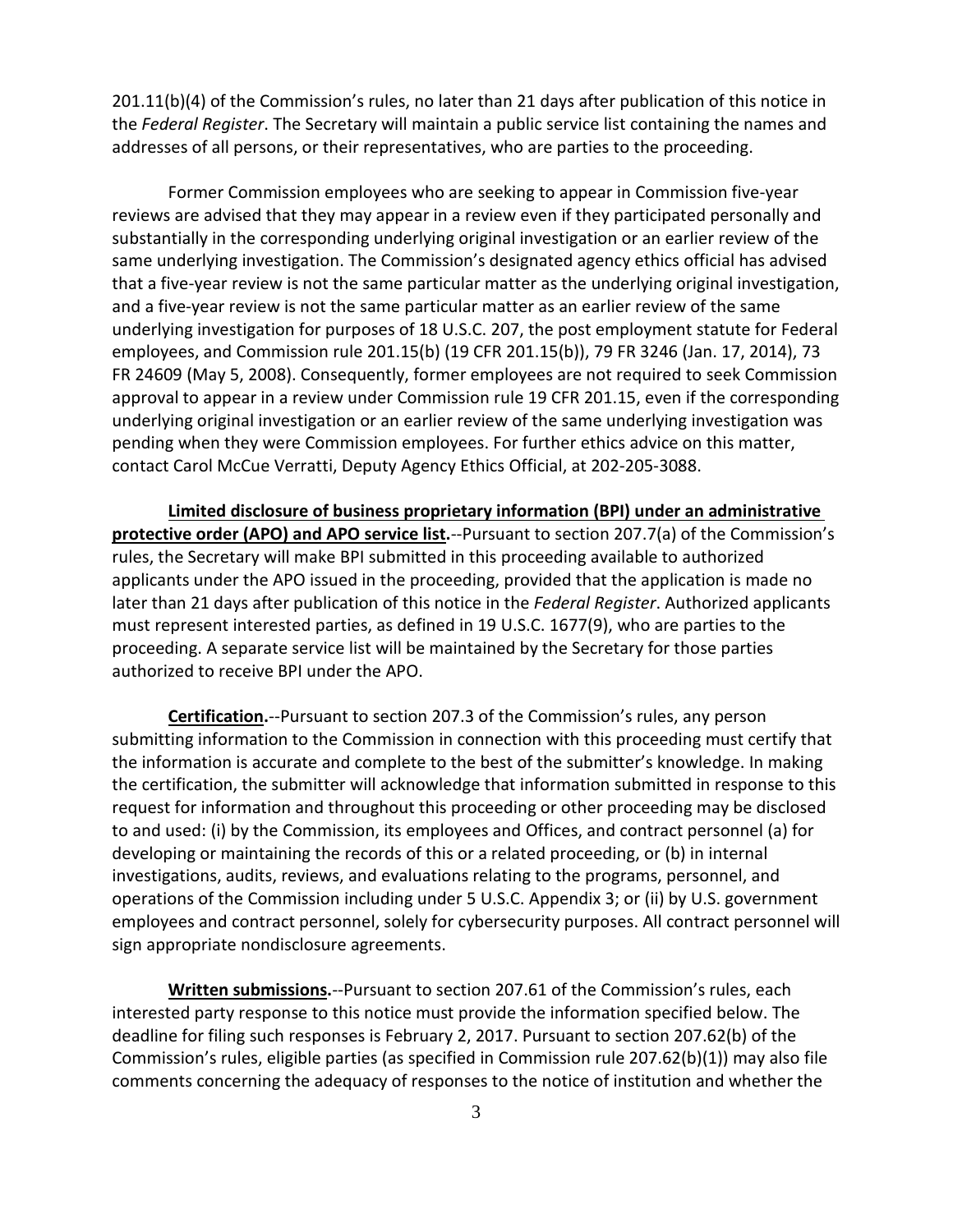Commission should conduct an expedited or full review. The deadline for filing such comments is March 17, 2017. All written submissions must conform with the provisions of section 201.8 of the Commission's rules; any submissions that contain BPI must also conform with the requirements of sections 201.6, 207.3, and 207.7 of the Commission's rules. The Commission's Handbook on E-Filing, available on the Commission's website at *[https://edis.usitc.gov](https://edis.usitc.gov/)*, elaborates upon the Commission's rules with respect to electronic filing. Also, in accordance with sections 201.16(c) and 207.3 of the Commission's rules, each document filed by a party to the proceeding must be served on all other parties to the proceeding (as identified by either the public or APO service list as appropriate), and a certificate of service must accompany the document (if you are not a party to the proceeding you do not need to serve your response).

No response to this request for information is required if a currently valid Office of Management and Budget (OMB) number is not displayed; the OMB number is 3117 0016/USITC No. 16-5-376, expiration date June 30, 2017. Public reporting burden for the request is estimated to average 15 hours per response. Please send comments regarding the accuracy of this burden estimate to the Office of Investigations, U.S. International Trade Commission, 500 E Street SW, Washington, DC 20436.

**Inability to provide requested information.**--Pursuant to section 207.61(c) of the Commission's rules, any interested party that cannot furnish the information requested by this notice in the requested form and manner shall notify the Commission at the earliest possible time, provide a full explanation of why it cannot provide the requested information, and indicate alternative forms in which it can provide equivalent information. If an interested party does not provide this notification (or the Commission finds the explanation provided in the notification inadequate) and fails to provide a complete response to this notice, the Commission may take an adverse inference against the party pursuant to section 776(b) of the Act (19 U.S.C. 1677e(b)) in making its determination in the review.

**INFORMATION TO BE PROVIDED IN RESPONSE TO THIS NOTICE OF INSTITUTION:** As used below, the term "firm" includes any related firms.

- (1) The name and address of your firm or entity (including World Wide Web address) and name, telephone number, fax number, and E-mail address of the certifying official.
- (2) A statement indicating whether your firm/entity is an interested party under 19 U.S.C. 1677(9) and if so, how, including whether your firm/entity is a U.S. producer of the *Domestic Like Product*, a U.S. union or worker group, a U.S. importer of the *Subject Merchandi*se, a foreign producer or exporter of the *Subject Merchandise*, a U.S. or foreign trade or business association (a majority of whose members are interested parties under the statute), or another interested party (including an explanation). If you are a union/worker group or trade/business association, identify the firms in which your workers are employed or which are members of your association.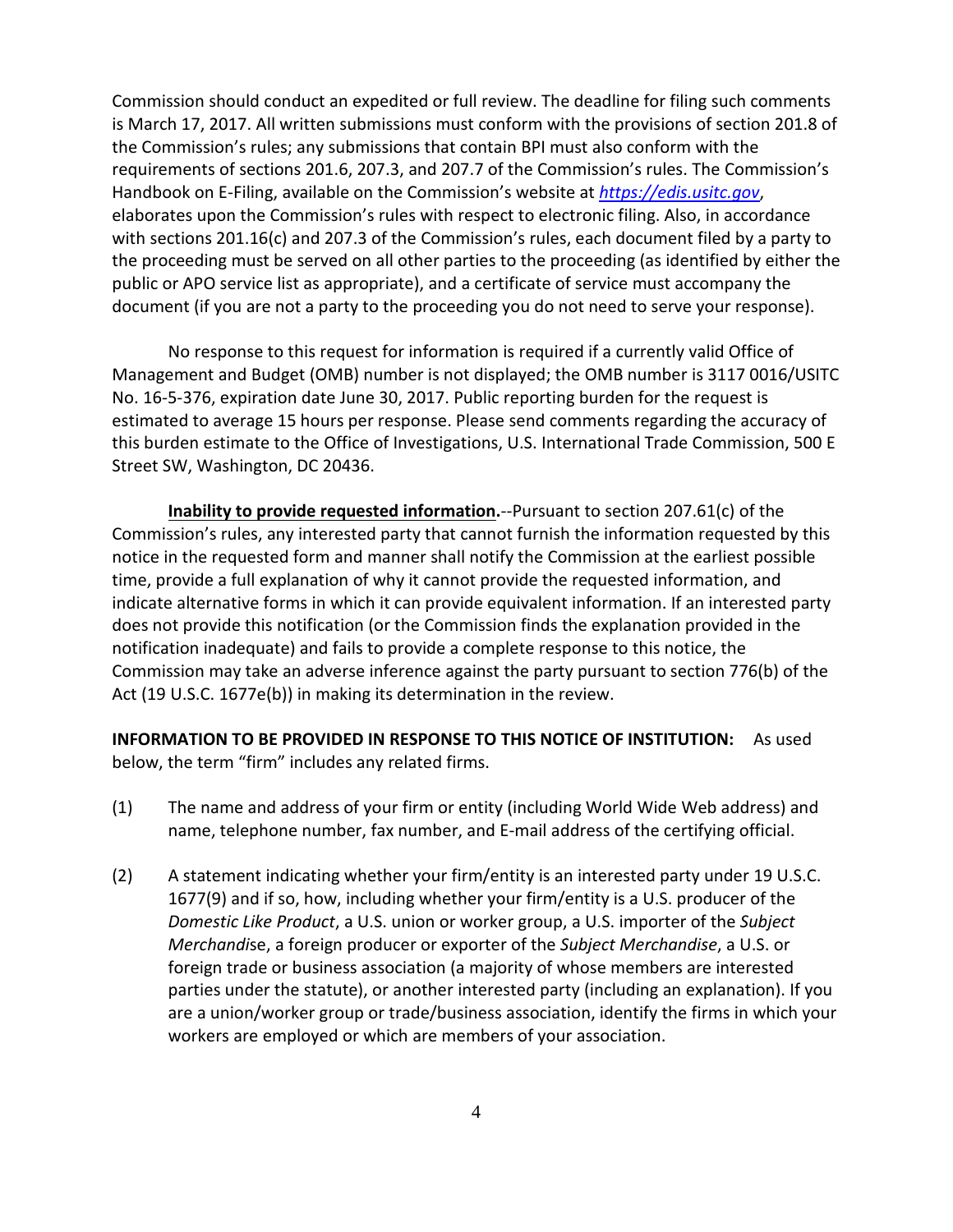- (3) A statement indicating whether your firm/entity is willing to participate in this proceeding by providing information requested by the Commission.
- (4) A statement of the likely effects of the revocation of the antidumping duty order on the *Domestic Industry* in general and/or your firm/entity specifically. In your response, please discuss the various factors specified in section 752(a) of the Act (19 U.S.C. 1675a(a)) including the likely volume of subject imports, likely price effects of subject imports, and likely impact of imports of *Subject Merchandise* on the *Domestic Industry*.
- (5) A list of all known and currently operating U.S. producers of the *Domestic Like Product*. Identify any known related parties and the nature of the relationship as defined in section 771(4)(B) of the Act (19 U.S.C. 1677(4)(B)).
- (6) A list of all known and currently operating U.S. importers of the *Subject Merchandise* and producers of the *Subject Merchandise* in the *Subject Country* that currently export or have exported *Subject Merchandise* to the United States or other countries after 2010.
- (7) A list of 3-5 leading purchasers in the U.S. market for the *Domestic Like Product* and the *Subject Merchandise* (including street address, World Wide Web address, and the name, telephone number, fax number, and E-mail address of a responsible official at each firm).
- (8) A list of known sources of information on national or regional prices for the *Domestic Like Product* or the *Subject Merchandise* in the U.S. or other markets.
- (9) If you are a U.S. producer of the *Domestic Like Product*, provide the following information on your firm's operations on that product during calendar year 2016, except as noted (report quantity data in pounds and value data in U.S. dollars, f.o.b. plant). If you are a union/worker group or trade/business association, provide the information, on an aggregate basis, for the firms in which your workers are employed/which are members of your association.
	- (a) Production (quantity) and, if known, an estimate of the percentage of total U.S. production of the *Domestic Like Product* accounted for by your firm's(s') production;
	- (b) Capacity (quantity) of your firm to produce the *Domestic Like Product* (that is, the level of production that your establishment(s) could reasonably have expected to attain during the year, assuming normal operating conditions (using equipment and machinery in place and ready to operate), normal operating levels (hours per week/weeks per year), time for downtime, maintenance, repair, and cleanup, and a typical or representative product mix);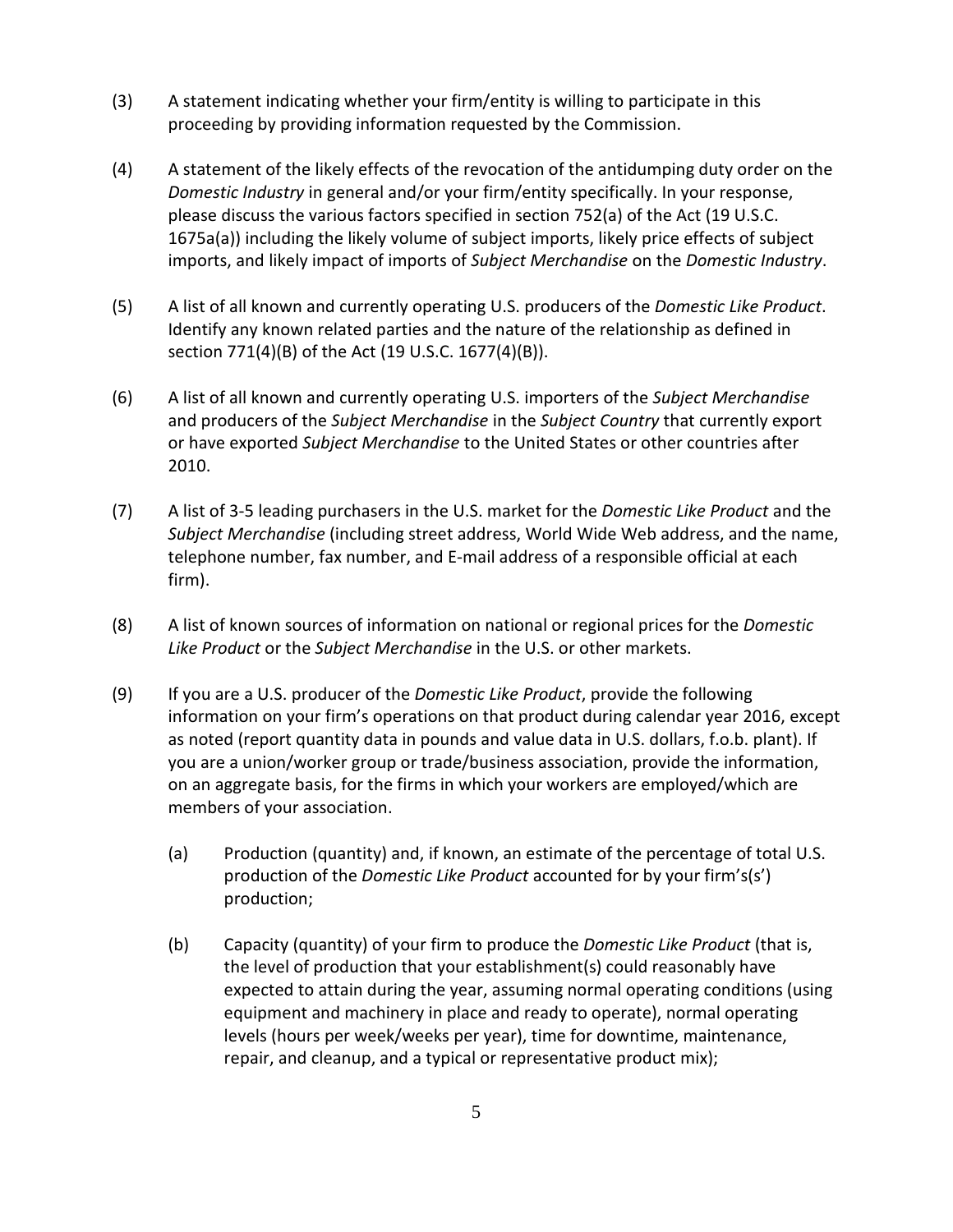- (c) the quantity and value of U.S. commercial shipments of the *Domestic Like Product* produced in your U.S. plant(s);
- (d) the quantity and value of U.S. internal consumption/company transfers of the *Domestic Like Product* produced in your U.S. plant(s); and
- (e) the value of (i) net sales, (ii) cost of goods sold (COGS), (iii) gross profit, (iv) selling, general and administrative (SG&A) expenses, and (v) operating income of the *Domestic Like Product* produced in your U.S. plant(s) (include both U.S. and export commercial sales, internal consumption, and company transfers) for your most recently completed fiscal year (identify the date on which your fiscal year ends).
- (10) If you are a U.S. importer or a trade/business association of U.S. importers of the *Subject Merchandise* from the *Subject Country*, provide the following information on your firm's(s') operations on that product during calendar year 2016 (report quantity data in pounds and value data in U.S. dollars). If you are a trade/business association, provide the information, on an aggregate basis, for the firms which are members of your association.
	- (a) The quantity and value (landed, duty-paid but not including antidumping duties) of U.S. imports and, if known, an estimate of the percentage of total U.S. imports of *Subject Merchandise* from the *Subject Country* accounted for by your firm's(s') imports;
	- (b) the quantity and value (f.o.b. U.S. port, including antidumping duties) of U.S. commercial shipments of *Subject Merchandise* imported from the *Subject Country*; and
	- (c) the quantity and value (f.o.b. U.S. port, including antidumping duties) of U.S. internal consumption/company transfers of *Subject Merchandise* imported from the *Subject Country*.
- (11) If you are a producer, an exporter, or a trade/business association of producers or exporters of the *Subject Merchandise* in the *Subject Country*, provide the following information on your firm's(s') operations on that product during calendar year 2016 (report quantity data in pounds and value data in U.S. dollars, landed and duty-paid at the U.S. port but not including antidumping duties). If you are a trade/business association, provide the information, on an aggregate basis, for the firms which are members of your association.
	- (a) Production (quantity) and, if known, an estimate of the percentage of total production of *Subject Merchandise* in the *Subject Country* accounted for by your firm's(s') production;